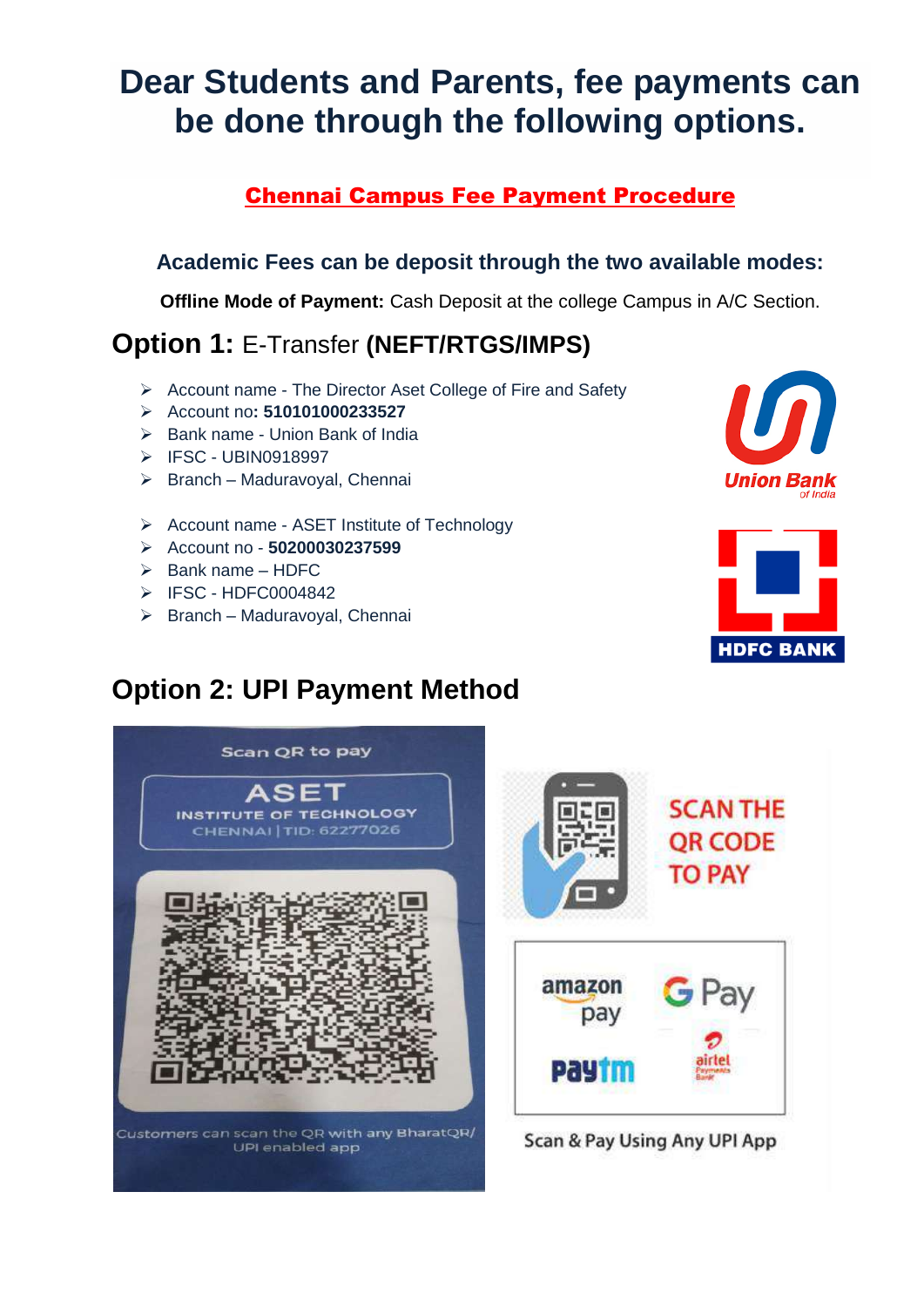#### Coimbatore Campus Fee Payment Procedure

**Offline Mode of Payment:** Cash Deposit at the college Campus in A/C Section.

## **Option 1:** E-Transfer **(NEFT/RTGS/IMPS)**

- $\triangleright$  Account name The Director Aset College of Fire and Safety
- Account no**: 510101006775445**
- $\triangleright$  Bank name Union Bank of India
- $\triangleright$  IFSC UBIN0930571
- > Branch -Peelamedu, Coimbatore

## **Option 2: UPI Payment Method**